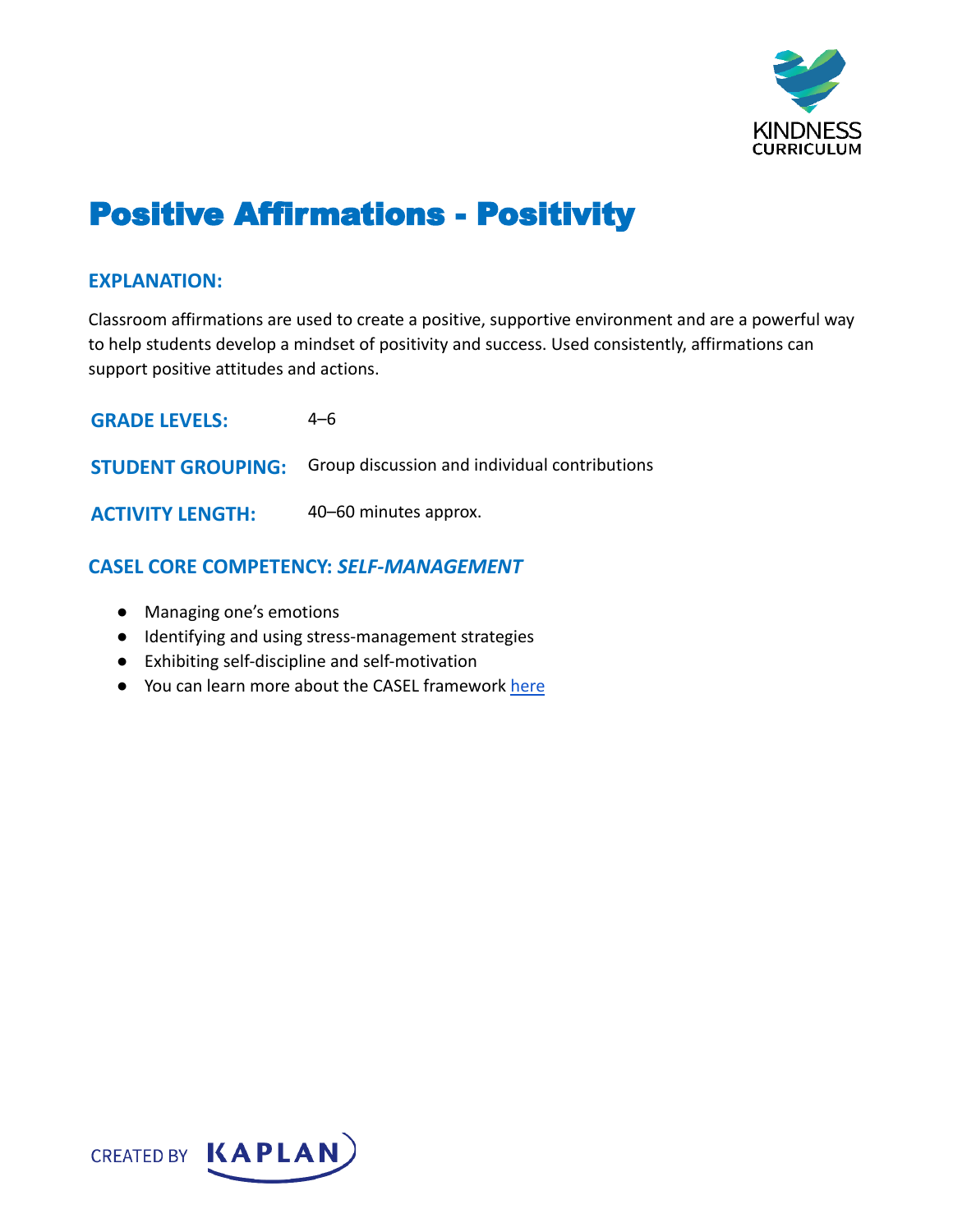## **SCOPE OF TASK:**

#### **What are positive affirmations?**

An affirmation consists of words and phrases used to affirm one's sense of self. Positive words are used to create a belief system that celebrates the authentic self. Short, powerful statements can be used to assert positive thoughts and to remind people of their worth and of their potential.

- 1. To activate their prior knowledge, ask the group of students about positivity. Questions could include:
	- What does it mean to be a positive thinker?
	- What other words can you think of that have similar meanings to "positive"?
	- Why do you think positive thinking is important?
- 2. Ask the group if they know what positive affirmations are. Clarify as needed:
	- Affirmations are positive self-talk.
	- The words or phrases used confirm worth, promote confidence, and encourage self-acceptance.



3. Play the song recorded by will.i.am for *Sesame Street*:

- Ask the students what the lyrics are saying.
- Play it again. Can the students identify any positive phrases?
- Write these phrases on the board, and emphasize that these are examples of positive affirmations.

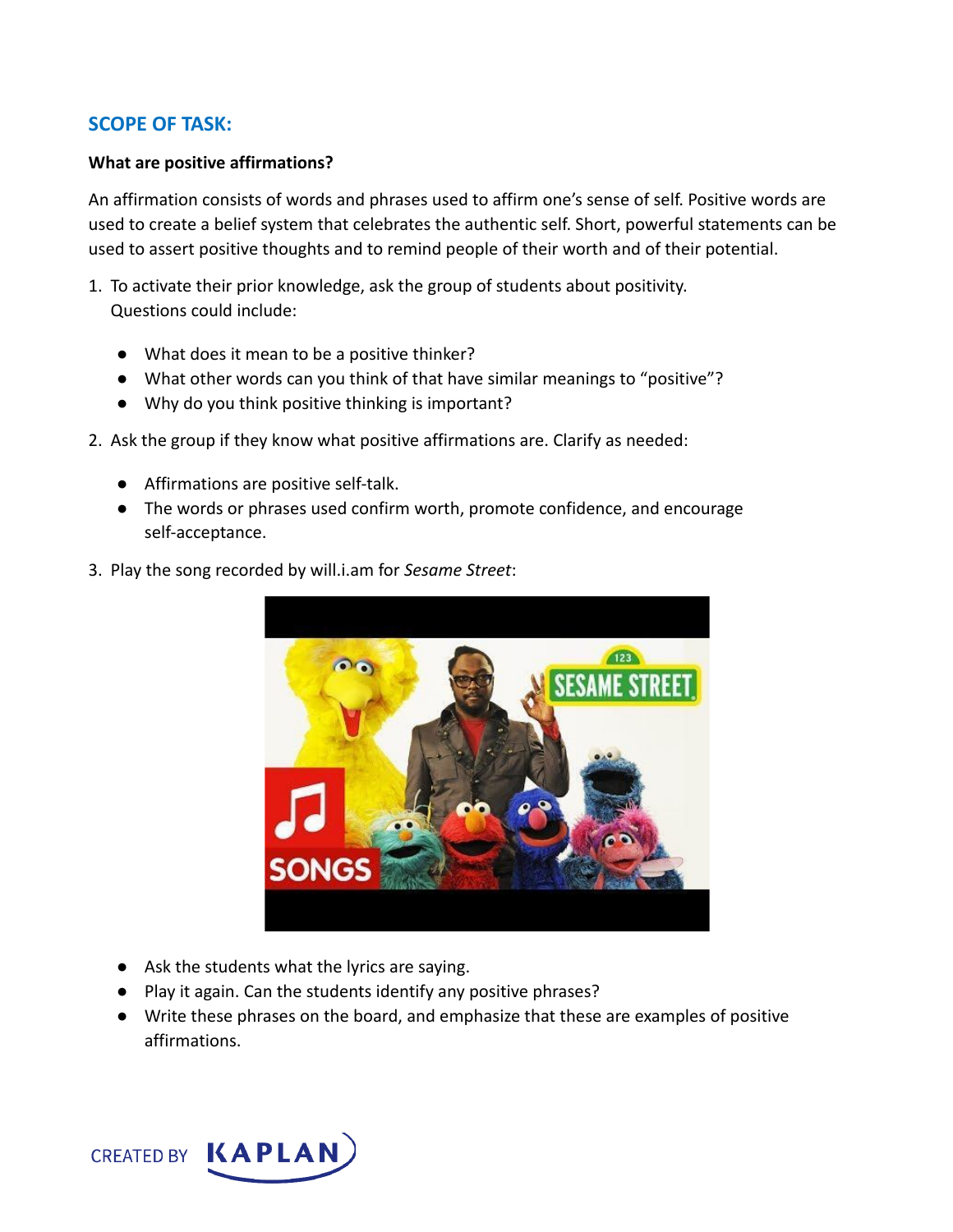4. Suggest other phrases/quotes, and ask the group if they are positive affirmations or not. Some examples include:

| I am kind.                          |  |
|-------------------------------------|--|
| I am not very good at sports.       |  |
| Every problem has an answer.        |  |
| Lam determined.                     |  |
| I am a good friend.                 |  |
| I can't get anything right.         |  |
| I look funny.                       |  |
| Some things are tough, but so am I. |  |

- 5. Tell the students that their next task is to develop their own positive affirmation that is special to them.
- 6. You can provide sentence stems to help the students understand how to create affirmations. Sentence stems may include:
	- $\bullet$  lam ...
	- $\bullet$  I will  $\ldots$
	- $\bullet$  I can ...
	- I choose to . . .

#### **Hints:**

- Write affirmations in the present tense.
- Keep affirmations short.
- 7. After the students have written their own affirmations, students who are comfortable doing so can read their words to the group, explaining why they have chosen their affirmations.
- 8. Students can now tape their affirmations to their desks, notebooks, or lockers, so that they can read their words regularly, enjoying positive thoughts about themselves.

**To keep positive thoughts in their minds, have the class choose a weekly affirmation to be displayed for all to see. Provide a simple suggestion box in which students can post their ideas for the weekly class positive affirmation.**